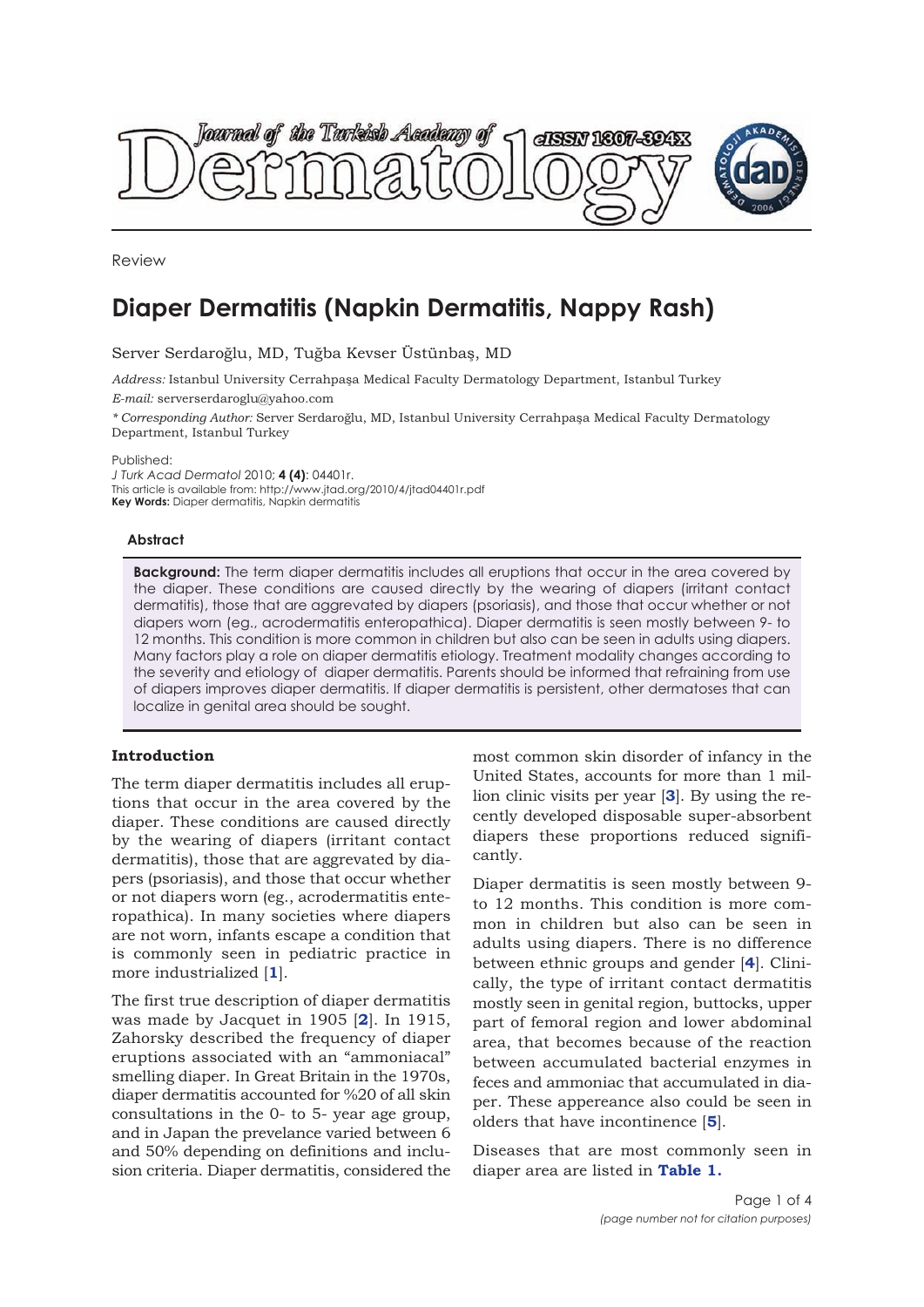**Table 1.** Causes of Diaper Dermatitis

| 1.  | Chafing, irritant (ammoniacal) dermatitis |
|-----|-------------------------------------------|
| 2.  | Candidiasis                               |
| 3.  | Psoriasiform dermatitis with id           |
| 4.  | Nutritional abnormalities                 |
| 5.  | Granuloma gluteale infantum               |
| 6.  | Letterer-Siwe disease                     |
| 7.  | Bullous impetigo                          |
| 8.  | Erosive perianal eruption                 |
| 9.  | Seborrheic dermatitis                     |
| 10. | Zinc deficiency                           |
| 11. | Cystic fibrosis                           |
| 12. | Kawasaki's disease                        |

## **Etiology**

Many factors play a role on diaper dermatitis etiology.

*1) Wetness and Friction:* The most important factor is wetness of the diaper area. Due to wetness, barrier function of the skin is destroyed and penetration of irritants becomes easier [**4**].

*2) Urine and feces:* Due to the role of fecal enzymes (proteases, lipases) which degrade urea to ammonia, pH increases and skin irritation occurs [**1,6**].

*3) Microorganisms:* Candida albicans may be isolated in up to 80% of infants with perineal skin irritation. Infection occurs generally 48- 72 hours after irritation [**4**]. Conditions that are known to increase the likelihood of secondary yeast infection include antibiotic administration, immunodeficiencies, and diabetes mellitus. Bacteria such as *Staphylococcus aureus* or group A streptococci can cause eruptions in the diaper area. *S. aureus* colonization is more likely in children with atopic dermatitis. Other bacteria that can lead to inflammation of the vagina and surrounding tissues (vulvovaginitis) include *Shigella, Escherichia coli,* and *Yersinia enterocolitica* [**1**]. Additional infectious agents that can lead to irritation,inflammation or eruptions in the diaper area include viruses (coxsackie, herpes simplex, human immunodeficiency viruses), parasites (pinworms, scabies), and other fungi (tinea) [**1**].

*4) Nutritional factors:* Diaper dermatitis can be the first sign of diet lacking in biotin and zinc [**4**].

*5) Chemical irritants:* Soaps, detergents and antiseptics can trigger or increase primary irritant contact dermatitis. By using disposable diapers this possibility is reduced [**4**].

*J Turk Acad Dermato*l 2010; **4 (4)**: 04401r. http://www.jtad.org/2010/4/jtad04401r.pdf

*6) Antibiotics:* The use of broad-spectrum antibiotics in infants for conditions such as otitis media and respiratory tract infections has been shown to lead to an increased incidence of irritant napkin dermatitis. This appears to parallel increased recovery of *C.albicans* from the rectum and skin in such infants [**7**].

*7) Diarrhoea:* The production of frequent liquid faeces is associated with shortened transit times, and such faeces are therefore likely to contain greater amounts of residual digestive enzymes [**7**].

*8) Developmental abnormalities of the urinary tract:* Those anomalies that result in constant passage of urine will predispose to urinary tract infections [**7**].

## **Clinical Features**

Irritant contact dermatitis begins as acute erythema on the convex skin surfaces of the pubic area and buttocks with sparing of the skin folds, reflecting the areas of the body in most contact with the diaper. It's seen mostly between 3-12 weeks. It may be difficult to clinically differentiate allergic contact dermatitis from irritant contact dermatitis. S aureus infection presents as bullous impetigo, characterized by scattered vesicles, bullae and denuded areas of skin, while group A streptococcus presents as an erythematous patch perianally. The enteric bacteria can cause dysuria, vaginal itching, and vulvar inflammation. Coxsackie virus causes erythematous papules on the buttocks, palms and soles and ulcers in the posterior pharynx. Crops of painful vesicles in the vulva and perianal area characterize herpes. Pruritus is a typical symptom of pinworms and scabies.

The appearance of scabies infestation can be variable and should be considered when a child has a diffuse papular eruption that can also affect the head and neck in infants. The characteristic curvilinear lesions of scabies may not be easily identifiable [**3**].

Jacquet erozive dermatitis; this is the most severe form of diaper dermatitis and can occur at any age [**8**]. This condition can occur due to diarrhoea [**4**]. It is characterised by erozive erythematous nodules, well-demarcated, punched out ulcers or erosions with elevated borders [**4, 8**]. It is seen less commonly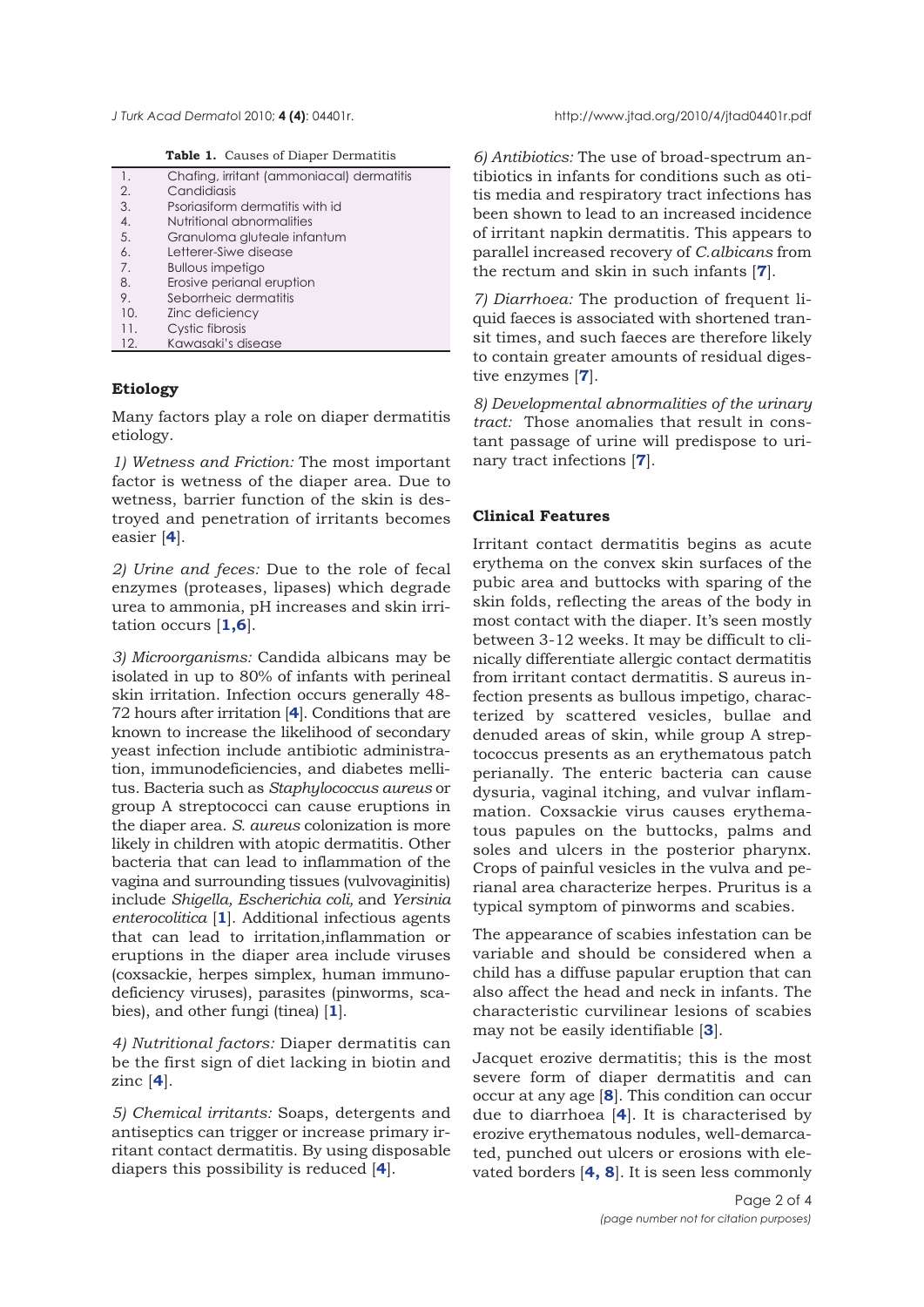*J Turk Acad Dermato*l 2010; **4 (4)**: 04401r. http://www.jtad.org/2010/4/jtad04401r.pdf

since the advent of superabsorbent diapers [**8**].

Granuloma gluteale infantum is a granulomatous reaction that occurs due to irritation, maceration and possible superinfection. This granulomatous reaction is thought to be aggravated by the use of potent topical corticosteroids. This uncommon condition is characterized by reddish purplish papulonodular lesions. On histological examination mixed infiltration (neutrophils, plasma cells, lymphocytes, eosinophils) is seen [**4**].

Miliaria rubra tends to occur at sites where plastic components of diaper cause occlusion of eccrine ducts of skin [**8**].

Pseudoverrucous papules and nodules occur in the diaper and perianal areas in patients of any age who have a predisposition to prolonged wetness. Children who wear diapers due to chronic urinary incontinence are prone to this type of dermatitis [**8,9**]. Granuloma gluteale infantum is important in the differential diagnosis [**9**].

### **Histopathology**

Histopathological findings change according to the clinical features and may include acute, subacute or chronic spongitic dermatitis, mild or moderate inflammatory infiltration in the dermis [**4**].

# **Evaluation**

Patient history and clinical findings are important. Biopsy is rarely necessary [**4**].

**Table 3.** Differantial Diagnosis of Diaper Dermatitis •Use super-absorbent disposable diapers

•Keep the diaper area dry via frequent diaper changes or inspection for soiling at least every 2 hours and even more frequently in children with diarrhea and newborns.

•To eliminate the irritants at each diaper change, cleanse the diaper area with water plus cotton cloth or commercial "baby wipes" that have minimal additives; avoid excess friction and detergents

•If prone to develop diaper rash, empirically apply a topical barrier that contains water impermeable ingredient (such as zinc oxide) and minimal other ingredients.

•Allow for daily diaper-free time and avoid the use of plastic underpants that fit over the diaper area.

|  | Table 2. Differantial Diagnosis of Diaper Dermatitis |  |  |  |
|--|------------------------------------------------------|--|--|--|
|--|------------------------------------------------------|--|--|--|

| Seborrhea                   |
|-----------------------------|
| Psoriasis vulgaris          |
| Moniliasis                  |
| Intertrigo                  |
| Allergic contact dermatitis |
| Atopic dermatit             |
| Acrodermatitis enteropatica |
| Pyoderma                    |
| Perianal dermatitis         |
| <b>Biotin deficiency</b>    |

• Histiyosis X

#### **Differential Diagnosis**

For the list of differential diagnosis of diaper dermatitis see **Table 2**.

In psoriasis vulgaris there is well-demarked erythematous plaques, because of wetness white scarring might not be seen.

If eruptions affect the inguinal area or satellite pustules occur and continue longer than 72 hours candidiasis should be suspected [**4**].

When bacterial infection is superimposed, superficial erosions, yellow crusts and impetiginization is seen [**4**].

Seborrheic dermatitis is characterized by yellow desquamation on an erythematous background. Hair, face and intertriginous areas may be affected.

Atopic dermatitis can cause general eruption on face and body surface and is rarely seen in infants younger than 6 months.

Acrodermatitis enteropathica is an autosomal ressesive disease and is seen especially in infants not breastfeeding. Dermatitis, diarrhoea and alopecia is the clasical triad [**4**].

#### **Treatment**

Treatment modality changes according to the severity and etiology of diaper dermatitis. Duration of disease, types of treatment, response to treatment should be learned.

Prevention of diaper dermatitis is shown in **Table 3**, treatment of diaper dermatitis is shown in **Table 4**.

Candidiasis is the most common reason of diaper dermatitis in adults. First treatment is topical antifungals and protection [**4**].

Parents should be informed that refraining from use of diapers improves diaper dermatitis. If diaper dermatitis is persistent, other